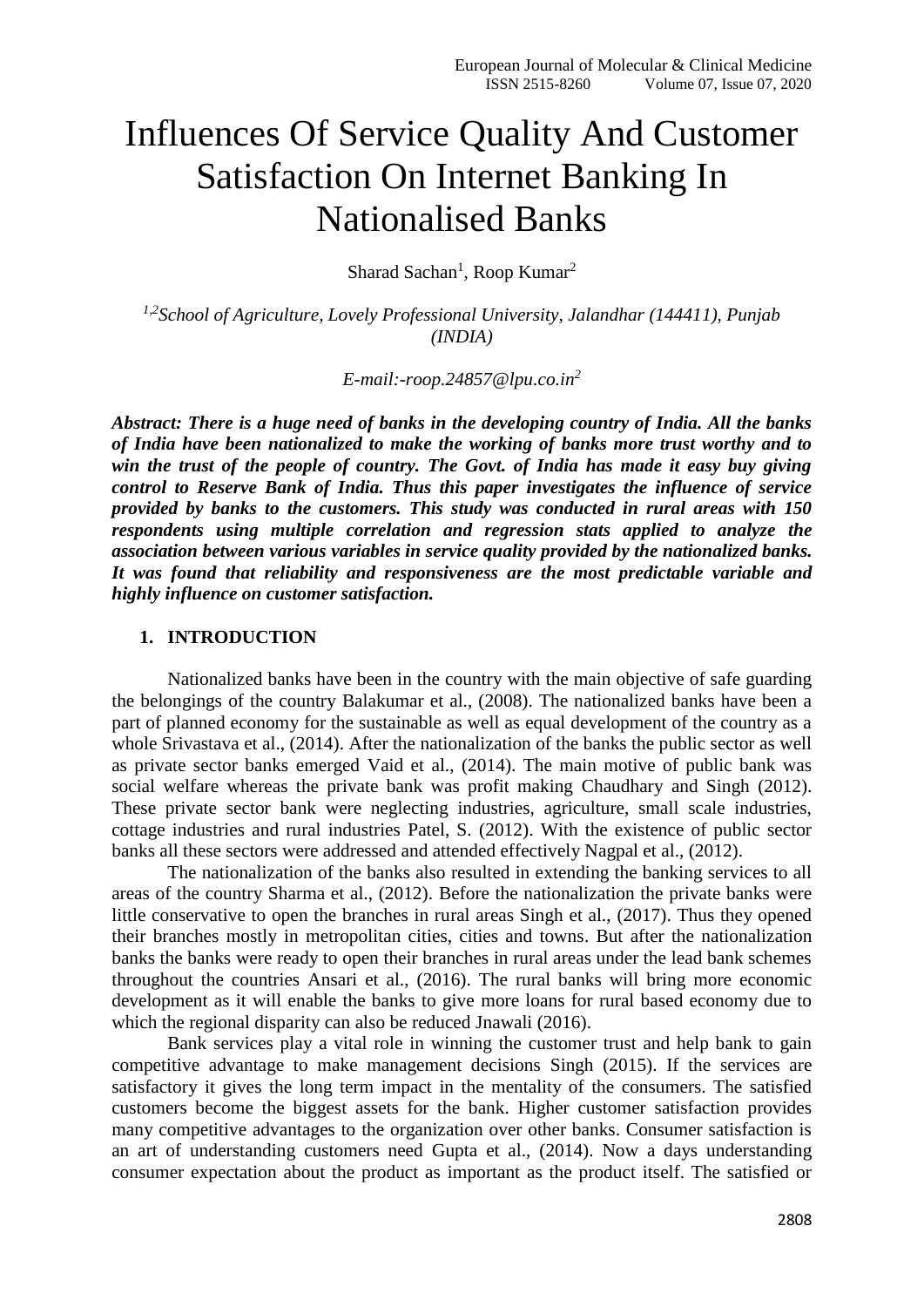unsatisfied customer affects the creditability of the banks directly or indirectly. Thus this paper identifies the need to check the customer satisfaction for nationalized banks situated in the rural areas.

### **2. RESEARCH METHODOLOGY**

The main objective of this paper is to analyze the influence of the service quality given by banks on the customer satisfaction of the nationalized banks with respect to Jalandhar district, Punjab. To identify the variables five dimensions of the service quality with 22 statement(Parasuraman, et.al, 1988). Parasuraman, et.al (1988) tool has been adopted consisting of 22 statements classified into five dimensions namely tangibility, reliability, responsiveness, assurance and empathy. For the customer satisfaction Johnson (1998) is used a nine items scale to measure consumer satisfaction Mishra (2018). The study was conducted on 150 respondents which were selected by systematic random sampling technique by the help of survey questionnaire method Pudake (2013). To predict the descriptive analysis, multiple correlation and regression, variance and relationship among the variables SPSS software was used.

#### **3. RESULT AND DISCUSSION**

**Table 1- Respondent's opinion towards customer satisfaction of banks**

| <b>Customer Satisfaction</b>   | <b>Mean</b> | <b>SD</b> |  |  |
|--------------------------------|-------------|-----------|--|--|
| Did the right thing            | 3.87        | 1.06      |  |  |
| Satisfying experience          | 3.63        | 0.97      |  |  |
| Satisfied with my decision     | 4.10        | 1.05      |  |  |
| The choice to use the Service  | 4.04        | 1.26      |  |  |
| Satisfying needs               | 3.74        | 1.17      |  |  |
| Recent experience              | 3.59        | 0.92      |  |  |
| Met my expectations            | 3.98        | 1.15      |  |  |
| Preference on next opportunity | 3.32        | 1.09      |  |  |
| One and only service           | 3.12        | 1.07      |  |  |

**Source- Primary data computed**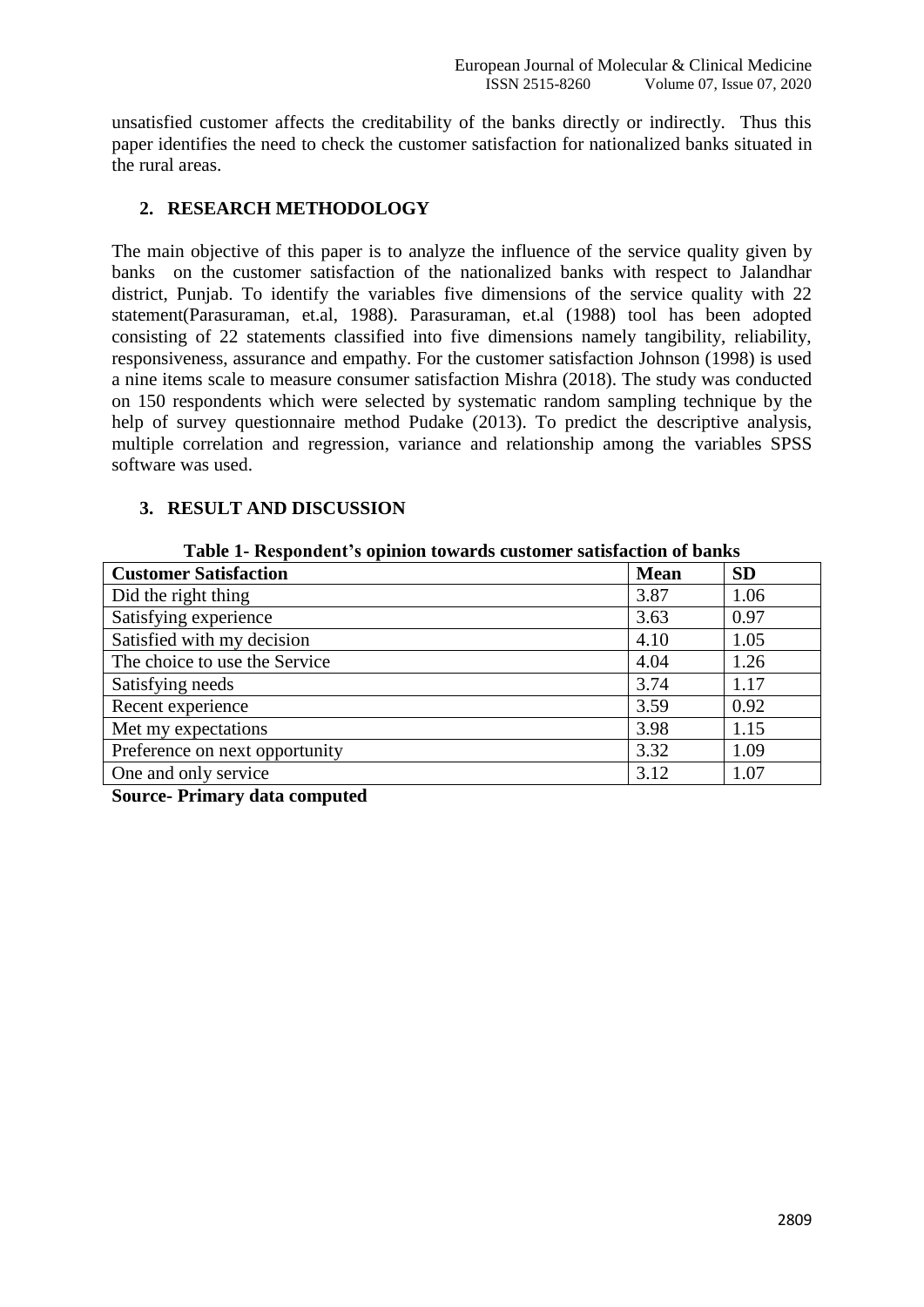

Table 1 and Graph 1 reveal the respondent's opinion about customer satisfaction of the nationalized bank and services. The respondent's opinion was taken on Did the right thing, Satisfying experience, Satisfied with my decision, The choice to use the service, Satisfying needs, Recent experience, Met my expectations, Preference on next opportunity and One and only service Mehta et al., (2016); Singh et al., (2014); Baranwal and Pateriya (2016). Most respondents have given importance to Satisfy with my decision followed by The choice to use the service, Met my expectations etc. The minimum importance was given to one and only services. The standard deviation among the group shows that there is no much deviation within the group of respondents Bhatia et al., (2013); Trukhanov et al., (2018); Anand et al., (2017); Mahesh et al., (2014); Saxena et al., (2018).

| <b>R-value</b>        | $\mathbb{R}^2$ -value | Adjusted $\mathbb{R}^2$ -value |                | Std. error | <b>F-value</b> |         | <b>P-value</b> |
|-----------------------|-----------------------|--------------------------------|----------------|------------|----------------|---------|----------------|
| 0.957                 | 0.925                 | 0.920                          |                | 0.2121     | 1749.54        |         | $0.001*$       |
|                       |                       |                                |                |            |                |         |                |
| <b>Factors</b>        |                       |                                | <b>B-value</b> | Std. error | <b>Beta</b>    | t-value | p-value        |
| <b>Constant</b>       |                       |                                | 0.159          | 0.037      |                | 2.531   | $0.001*$       |
| <b>Tangibility</b>    |                       |                                | 0.102          | 0.023      | 0.099          | 5.122   | $0.001*$       |
| <b>Reliability</b>    |                       |                                | 0.258          | 0.038      | 0.328          | 6.552   | $0.001*$       |
| <b>Responsiveness</b> |                       |                                | 0.351          | 0.029      | 0.389          | 6.887   | 0.001          |
| <b>Assurance</b>      |                       |                                | 0.242          | 0.036      | 0.215          | 4.255   | 0.001          |
| <b>Empathy</b>        |                       |                                | 0.221          | 0.049      | 0.235          | 5.575   | 0.001          |

Table 2- Service quality determinants on customer satisfaction

The service quality of any organization depends mainly on following components i.e tangibility, reliability, responsiveness, assurance and empathy Sharma et al., (2019). The table 2 reveals the effect of quality of service on consumer satisfaction. The aim to go for regression analysis to search the most predictors variables on customer satisfaction Ansari et al., (2015). Thus the regression coefficient determination  $\mathbb{R}^2$  is 0.925 and R-value is 0.957. The  $\mathbb{R}^2$  indicates that the independent variables influence 92.50 per cent of the dependent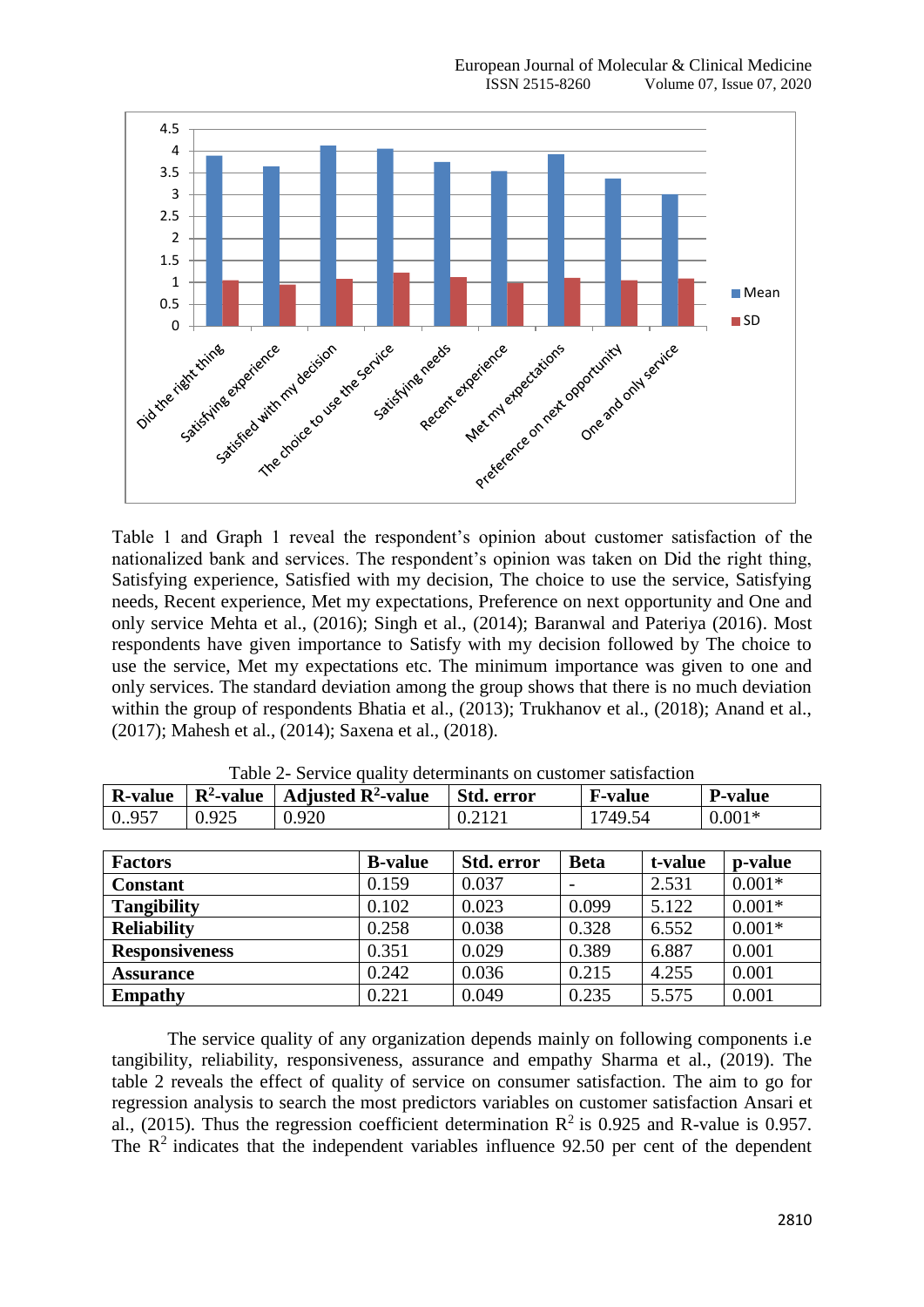variables. The F-value is 1749.54significant at 1 percent level of significance showing a significant relationship between independent and dependent variables Prabhakar et al, (2013). Customer satisfaction is determined by the following equation

Consumer satisfaction =  $0.159$  (Constant) +  $0.258$  (Reliability) +0.221 (empathy) +  $0.351$  $(Responses) + 0.242$  (assurance) + 0.102 (tangibility).

The following equation shows the positive impact of tangibility, responsiveness, assurance, tangibility and empathy on customer satisfaction Raza et al., (2015). From the above table it is found that to increase the one unit of satisfaction bank has to increase reliability by 0.258 times keeping others constant or 0.221 times empathy or 0.351 times responsiveness or 0.242 times assurance or 0.102 times tangibility. Thus it indicates that responsiveness has most influence on customer satisfaction.

| <b>Service quality variables</b> | <b>Consumer satisfaction</b> |                |  |
|----------------------------------|------------------------------|----------------|--|
|                                  | r-value                      | <b>P-value</b> |  |
| Responsiveness                   | 0.765                        | $0.001*$       |  |
| Reliability                      | 0.721                        | $0.001*$       |  |
| Assurance                        | 0.653                        | $0.001*$       |  |
| Tangibility                      | 0.729                        | $0.001*$       |  |
| Empathy                          | 0.559                        | $0.001*$       |  |

**Table 3- Relationship between service quality variables and consumer satisfaction** 

The table 3 shows the relation between customer satisfactionandservice quality for which the Pearson correlation is employed. From the table it has been observed that the responsiveness has secured the highest r-value of 0.765 with consumer satisfaction followed by tangibility  $(0.729)$ , reliability  $(0.721)$ , Assurance  $(0.653)$  and empathy  $(0.559)$ . It means responsiveness and tangibility have the higher influence to the customer satisfaction. The customers will feel that the bank is more suitable thus they will be using the bank in the future Kumar et al, (2009); Arora & Anand (2019).

#### **4. CONCLUSION**

The customers judge and prefer the bank based on the quality of services given to them. Understanding the customer current and future need and keeping the pace with the other competitive banks measuring the satisfaction of the customers through various banks become the need of the hour. Satisfaction and dissatisfaction becomes more important because it leads to the proper improvements which will create satisfied loyal customers. The present study was conducted to find the responsiveness and reliability on consumer satisfaction. So, it is observed that nationalized banks have good service qualities among their customers. Customer satisfaction leads to loyal customer which in turns enhance the brand quality and in returns higher profits.

## **REFERENCES**

- [1] Berry, L. L., A. Parasuraman, V. A. Zeithaml, D. Adsit, J. Hater, E. J. Vanetti and D. J. Veale, (1993)."Improving Service Quality in America: Lessons Learned". Academy of Management Executive, 8(2): 32-52.
- [2] Garbarino, Ellen and Mark S. Johnson (1999), "The Differential Roles of Satisfaction, Trust, and
- [3] Commitment in Customer Relationships," Journal of Marketing, 63 (April), 70–87.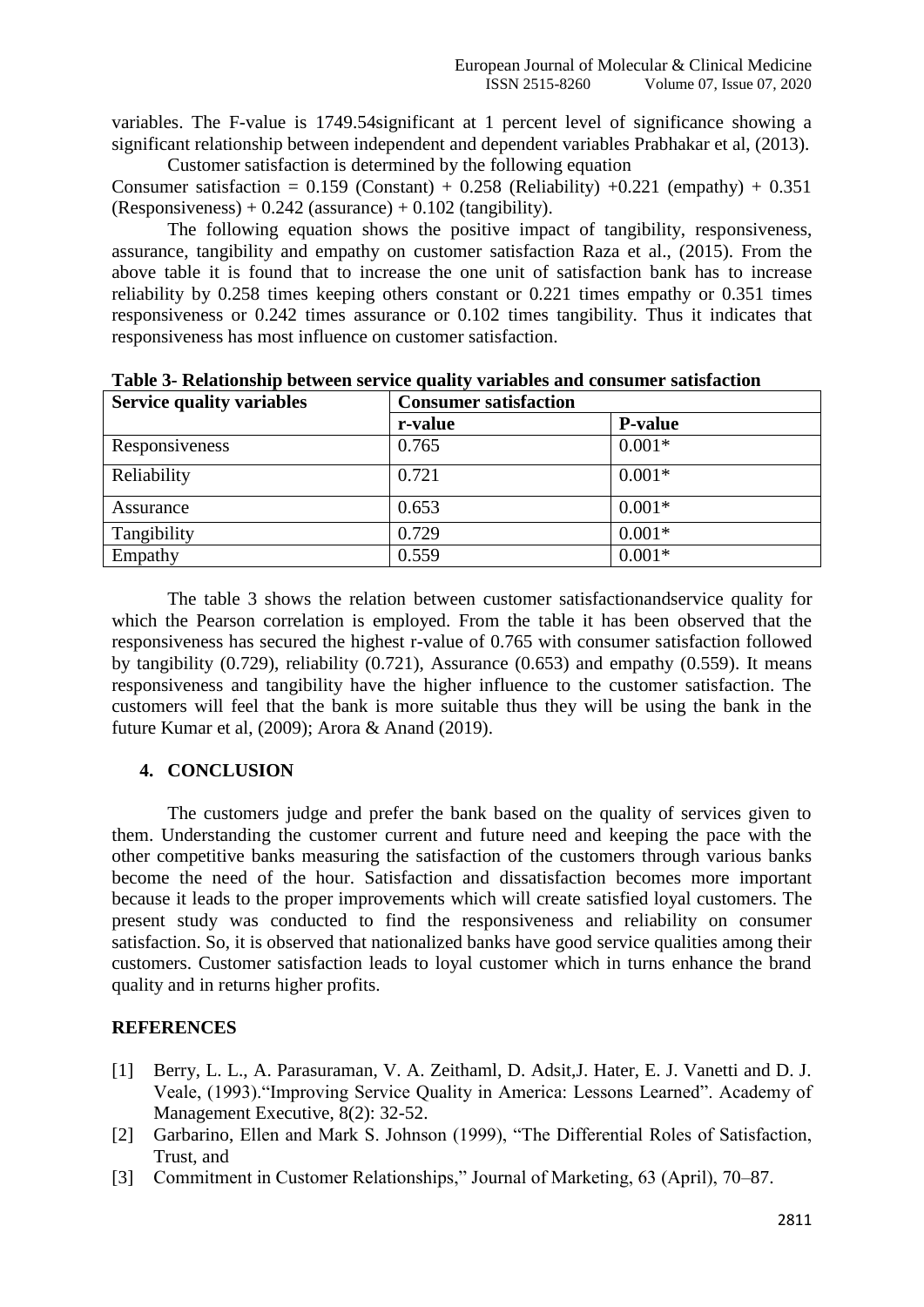- [4] Gilbert, D. and S. Horsnell, (1998). "Customer satisfaction measurement practices in United Kingdom hotels". Journal of Hospitality and Tourism Research, 22(4): 450-464.
- [5] Johnson, Michael D. and ClaesFornell (1998), "A Framework for Comparing Customer Satisfaction Across Individuals and Product Categories," Journal of Economic Psychology, 12 (2), 267–86.
- [6] Kumar, S.S., Kumar, S.P. (2011), the Growing perspective of the retail industry in and around India. Advances in Management, 4(2), 58-62.
- [7] Mittal, V. & Kamakura, W. (2001). Satisfaction, Repurchase Intent and Repurchase Behaviour: Investigating the Moderating Effect of Customer Characteristics, Journal of Marketing Research, 38. PP 131-142.
- [8] Oliver, R. L., (1981). "A cognitive model of the antecedents and consequences of satisfaction decisions". Journal of Marketing Research, 17: 460-469.
- [9] Parasuraman, A., V. A. Zeithaml and L. L. Berry, (1985)."A conceptual model of service quality and its implications for future research". Journal of Marketing,
- [10] 49(4): 41-50.
- [11] Parasuraman, A., Zeithaml, V. A., Berry, L. L. (1988), Amultiple Item scale for measuring consumer perceptions of service quality. Journal of Retailing, 64, 12-40.
- [12] Torres, A. and J. A. Tribo, (2010). Customer satisfaction and brand equity. Journal of Business Research, European Journal of 64 (10): 1089-1096
- [13] Sharma, A., Shahzad, B., Kumar, V., Kohli, S. K., Sidhu, G. P. S., Bali, A. S., ... & Zheng, B. (2019). Phytohormones regulate accumulation of osmolytes under abiotic stress. *Biomolecules*, *9*(7), 285.
- [14] Ansari, K. R., Quraishi, M. A., & Singh, A. (2015). Corrosion inhibition of mild steel in hydrochloric acid by some pyridine derivatives: an experimental and quantum chemical study. *Journal of Industrial and Engineering Chemistry*, *25*, 89-98.
- [15] Prabhakar, P. K., Prasad, R., Ali, S., & Doble, M. (2013). Synergistic interaction of ferulic acid with commercial hypoglycemic drugs in streptozotocin induced diabetic rats. *Phytomedicine*, *20*(6), 488-494.
- [16] Raza, K., Thotakura, N., Kumar, P., Joshi, M., Bhushan, S., Bhatia, A., ... & Katare, O. P. (2015). C60-fullerenes for delivery of docetaxel to breast cancer cells: a promising approach for enhanced efficacy and better pharmacokinetic profile. *International journal of pharmaceutics*, *495*(1), 551-559.
- [17] Kumar, D., Agarwal, G., Tripathi, B., Vyas, D., & Kulshrestha, V. (2009). Characterization of PbS nanoparticles synthesized by chemical bath deposition. *Journal of Alloys and Compounds*, *484*(1-2), 463-466.
- [18] Arora, S., & Anand, P. (2019). Binary butterfly optimization approaches for feature selection. *Expert Systems with Applications*, *116*, 147-160.
- [19] Mehta, C. M., Srivastava, R., Arora, S., & Sharma, A. K. (2016). Impact assessment of silver nanoparticles on plant growth and soil bacterial diversity. *3 Biotech*, *6*(2), 254.
- [20] Singh, A., Lin, Y., Liu, W., Yu, S., Pan, J., Ren, C., & Kuanhai, D. (2014). Plant derived cationic dye as an effective corrosion inhibitor for 7075 aluminum alloy in 3.5% NaCl solution. *Journal of Industrial and Engineering Chemistry*, *20*(6), 4276- 4285.
- [21] Baranwal, T., & Pateriya, P. K. (2016, January). Development of IoT based smart security and monitoring devices for agriculture. In *2016 6th International Conference-Cloud System and Big Data Engineering (Confluence)* (pp. 597-602). IEEE.
- [22] Bhatia, A., Singh, B., Raza, K., Wadhwa, S., & Katare, O. P. (2013). Tamoxifen-loaded lecithin organogel (LO) for topical application: development, optimization and characterization. *International Journal of Pharmaceutics*, *444*(1-2), 47-59.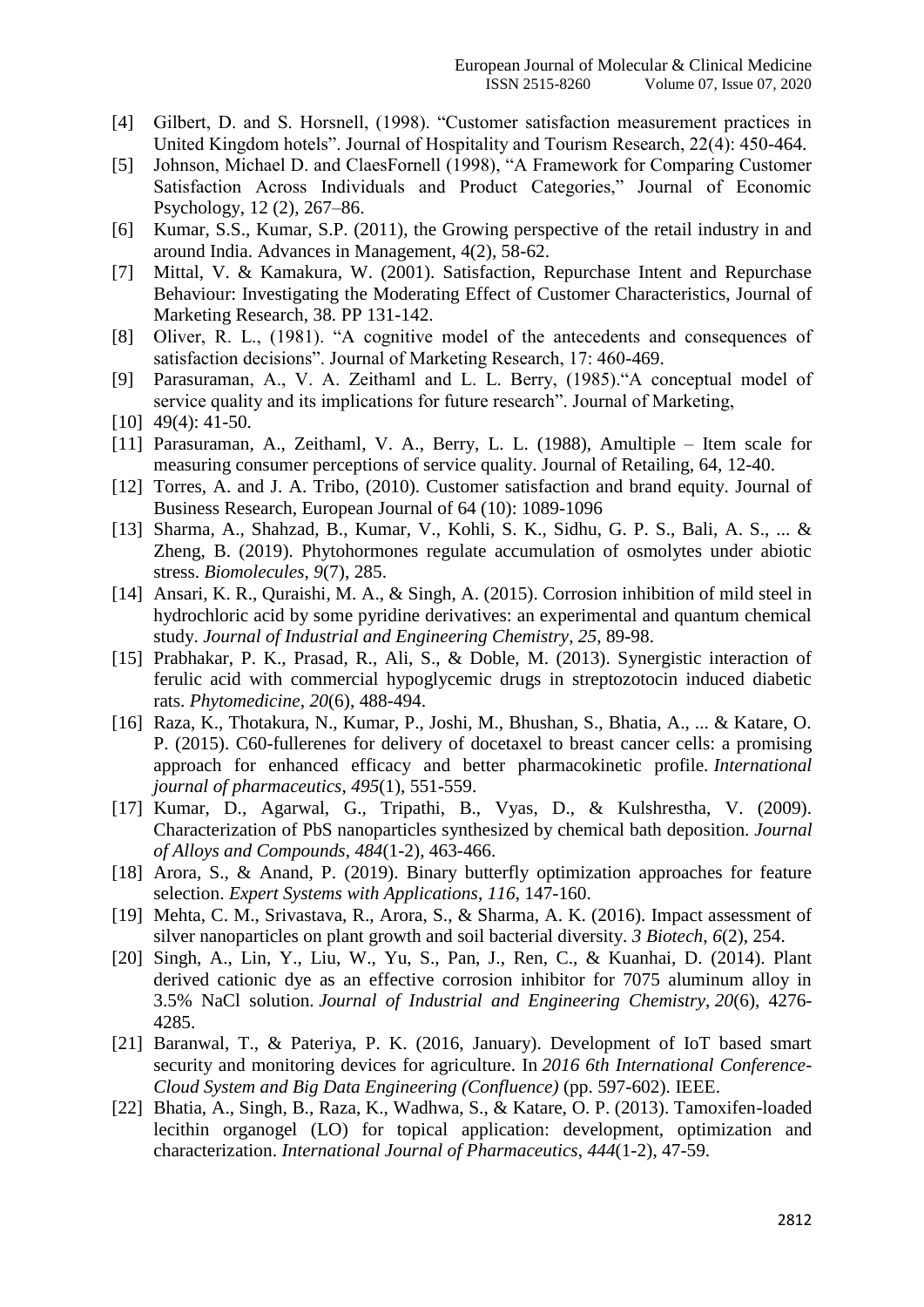- [23] Trukhanov, S. V., Trukhanov, A. V., Salem, M. M., Trukhanova, E. L., Panina, L. V., Kostishyn, V. G., ... & Sivakov, V. (2018). Preparation and investigation of structure, magnetic and dielectric properties of (BaFe11. 9Al0. 1O19) 1-x-(BaTiO3) x bicomponent ceramics. *Ceramics International*, *44*(17), 21295-21302.
- [24] Anand, A., Patience, A. A., Sharma, N., & Khurana, N. (2017). The present and future of pharmacotherapy of Alzheimer's disease: A comprehensive review. *European journal of pharmacology*, *815*, 364-375.
- [25] Mahesh, K. V., Singh, S. K., & Gulati, M. (2014). A comparative study of top-down and bottom-up approaches for the preparation of nanosuspensions of glipizide. *Powder technology*, *256*, 436-449.
- [26] Saxena, A., Prasad, D., & Haldhar, R. (2018). Investigation of corrosion inhibition effect and adsorption activities of Cuscuta reflexa extract for mild steel in 0.5 M H2SO4. *Bioelectrochemistry*, *124*, 156-164.
- [27] Balakumar, P., Chakkarwar, V. A., Kumar, V., Jain, A., Reddy, J., & Singh, M. (2008). Experimental models for nephropathy. *Journal of the Renin-Angiotensin-Aldosterone System*, *9*(4), 189-195.
- [28] Srivastava, G., Das, C. K., Das, A., Singh, S. K., Roy, M., Kim, H. & Philip, D. (2014). Seed treatment with iron pyrite (FeS 2) nanoparticles increases the production of spinach. *RSC Advances*, *4*(102), 58495-58504.
- [29] Vaid, S. K., Kumar, B., Sharma, A., Shukla, A. K., & Srivastava, P. C. (2014). Effect of Zn solubilizing bacteria on growth promotion and Zn nutrition of rice. *Journal of soil science and plant nutrition*, *14*(4), 889-910.
- [30] Chaudhary, A., & Singh, S. S. (2012, September). Lung cancer detection on CT images by using image processing. In *2012 International Conference on Computing Sciences* (pp. 142-146). IEEE
- [31] Patel, S. (2012). Potential of fruit and vegetable wastes as novel biosorbents: summarizing the recent studies. *Reviews in Environmental Science and Bio/Technology*, *11*(4), 365-380
- [32] Nagpal, R., Behare, P. V., Kumar, M., Mohania, D., Yadav, M., Jain, S., ... & Henry, C. J. K. (2012). Milk, milk products, and disease free health: an updated overview. *Critical reviews in food science and nutrition*, *52*(4), 321-333.
- [33] Sharma, P., Mehta, M., Dhanjal, D. S., Kaur, S., Gupta, G., Singh, H., ... & Chellappan, D. K. (2019). Emerging trends in the novel drug delivery approaches for the treatment of lung cancer. *Chemico-biological interactions*, *309*, 108720.
- [34] Singh, S., Ramakrishna, S., & Gupta, M. K. (2017). Towards zero waste manufacturing: A multidisciplinary review. *Journal of cleaner production*, *168*, 1230-1243.
- [35] Ansari, K. R., Quraishi, M. A., Singh, A., Ramkumar, S., & Obote, I. B. (2016). Corrosion inhibition of N80 steel in 15% HCl by pyrazolone derivatives: electrochemical, surface and quantum chemical studies. *RSC advances*, *6*(29), 24130- 24141.
- [36] Jnawali, P., Kumar, V., & Tanwar, B. (2016). Celiac disease: Overview and considerations for development of gluten-free foods. *Food Science and Human Wellness*, *5*(4), 169-176.
- [37] Mishra, V., Patil, A., Thakur, S., & Kesharwani, P. (2018). Carbon dots: emerging theranostic nanoarchitectures. *Drug discovery today*, *23*(6), 1219-1232.
- [38] Pudake, R. N., Swaminathan, S., Sahu, B. B., Leandro, L. F., & Bhattacharyya, M. K. (2013). Investigation of the Fusariumvirguliformefvtox1 mutants revealed that the FvTox1 toxin is involved in foliar sudden death syndrome development in soybean. *Current genetics*, *59*(3), 107-117.